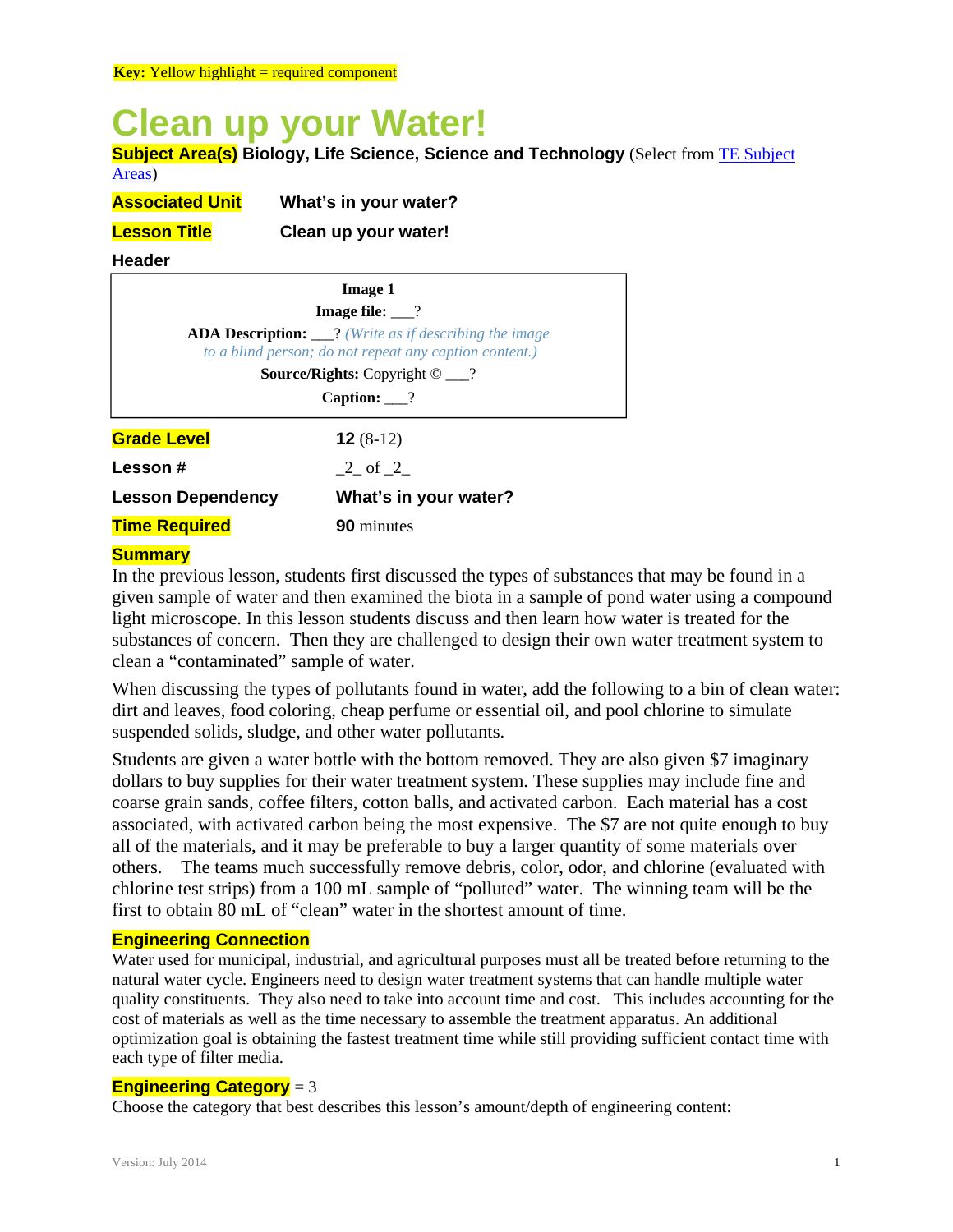- 1. Relating science and/or math concept(s) to engineering
- 2. Engineering analysis or partial design
- 3. Engineering design process

## **Keywords**

Water, water quality, water treatment, activated carbon, filtration

**Educational Standards** (List 2-4) Source, year, standard number(s)/letter(s), grade band and text (its unique ID# is optional) State STEM Standard (required)

Texas: Science [2010] ...show

• Subchapter C. High School (9-12) ...show (69 lessons/activities/units aligned)

 • Environmental Systems (11-12) ...show (5 lessons/activities/units aligned)

 • Science concepts. The student knows the impact of human activities on the environment. The student is expected to: (11-12) ...show

(5 lessons/activities/units aligned)

# *Current Standard:*

 • identify causes of air, soil, and water pollution, including point and nonpoint sources; (11- 12)

(no curriculum aligned)

#### *Current Standard:*

• investigate the types of air, soil, and water pollution such as chlorofluorocarbons, carbon dioxide, pH, pesticide runoff, thermal variations, metallic ions, heavy metals, and nuclear waste; (11-12)

(no curriculum aligned)

 • Scientific processes. The student uses scientific methods during laboratory and field investigations. The student is expected to: (11-12) ...show (no curriculum aligned)

## *Current Standard:*

 • follow or plan and implement investigative procedures, including making observations, asking questions, formulating testable hypotheses, and selecting equipment and technology;  $(11 - 12)$ 

(no curriculum aligned)

• Aquatic Science (10-12) ...show

(5 lessons/activities/units aligned)

## *Current Standard:*

 • Science concepts. The student knows the origin and use of water in a watershed. The student is expected to: (10-12) (no curriculum aligned)

#### *Standard's Subset:*

• identify factors that contribute to how water flows through a watershed; and (10-12) ...show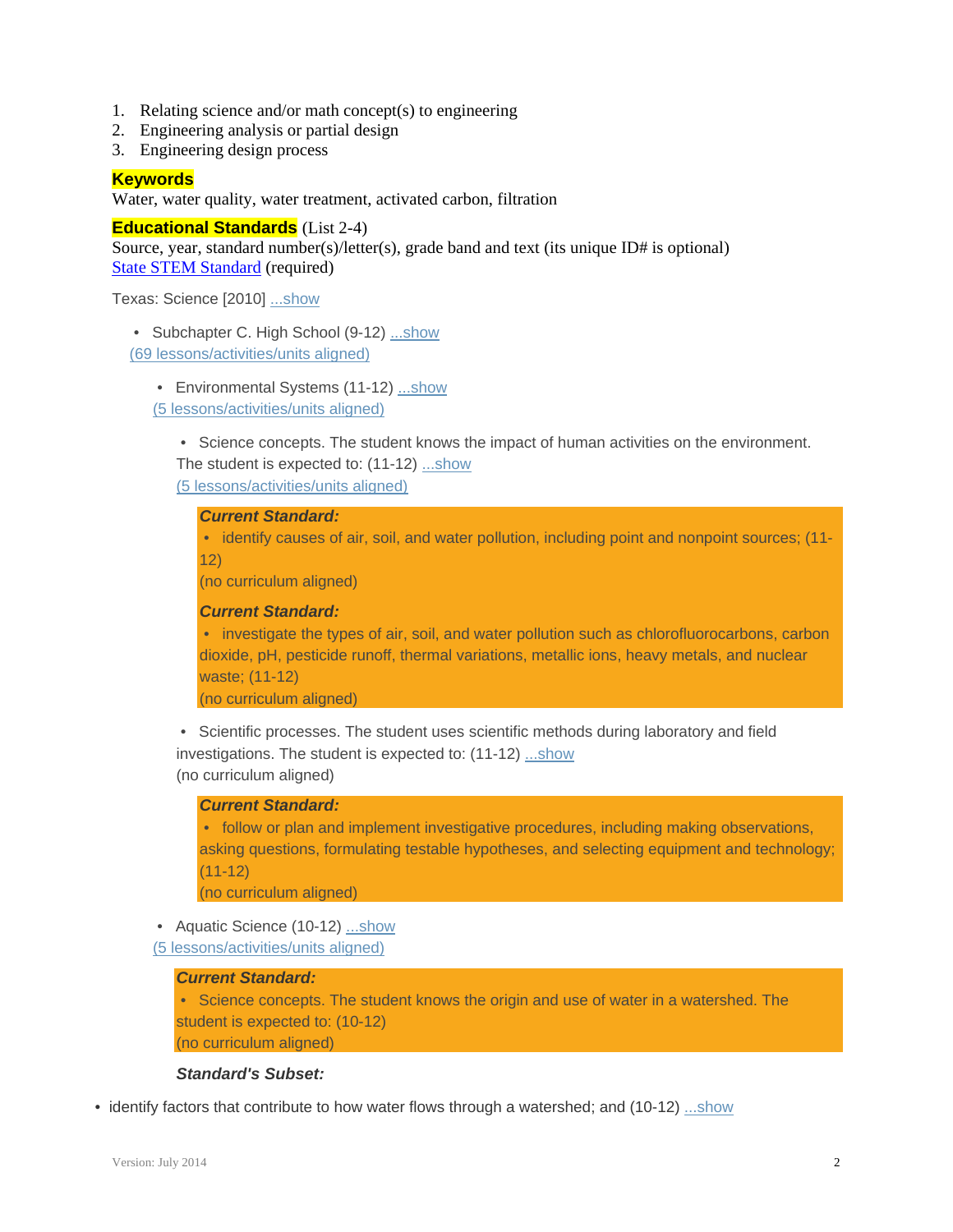(no curriculum aligned)

 • identify sources and determine the amounts of water in a watershed, including rainfall, groundwater, and surface water; (10-12) ...show

(no curriculum aligned)

• identify water quantity and quality in a local watershed. (10-12) ...show

(no curriculum aligned)

## ITEEA Standard (required)

• The Nature of Technology (K-12) ...show

(556 lessons/activities/units aligned)

• Standard 2. Students will develop an understanding of the core concepts of technology. (K-

12) ...show

(143 lessons/activities/units aligned)

• In order to comprehend the core concepts of technology, students should learn that: (K-

12) ...show

(142 lessons/activities/units aligned)

#### *Current Standard:*

 • BB. Optimization is an ongoing process or methodology of designing or making a product and is dependent on criteria and constraints. (9-12)

#### *Current Standard:*

 • DD Quality control is a planned process to ensure that a product, service, or system meets established criteria. (9-12)

## *Current Standard:*

 • W. Systems thinking applies logic and creativity with appropriate compromises in complex real-life problems. (9-12)

#### *Current Standard:*

 • Z. Selecting resources involves trade-offs between competing values, such as availability, cost, desirability, and waste. (9-12)

#### NGSS Standard (strongly recommended)

- Disciplinary Core Ideas (K-12) ...show (4 lessons/activities/units aligned)
	- Optimizing the Design Solution (K-12) ...show (no curriculum aligned)

#### *Current Standard:*

 • Criteria may need to be broken down into simpler ones that can be approached systematically, and decisions about the priority of certain criteria over others (trade-offs) may be needed. (9-12) (no curriculum aligned)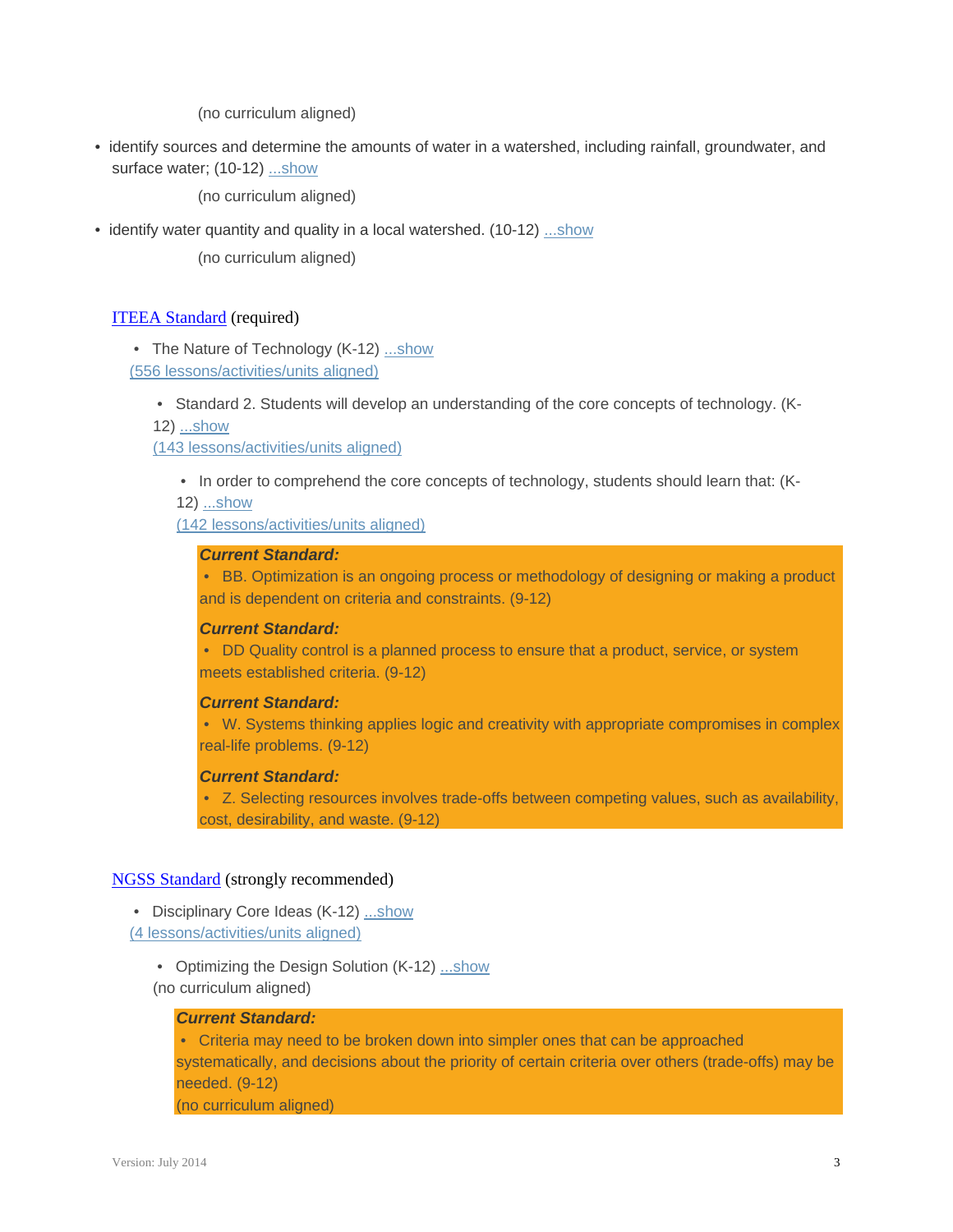## CCSS Standard (strongly recommended)

#### **Pre-Requisite Knowledge**

- Have basic understanding of common water contaminants and general understanding of what environmental engineers do
- Prior completion of "what's in your water?" lesson

## **Learning Objectives**

After this lesson, students should be able to:

- **Explain the basic processes of drinking and wastewater treatment and what substances they are designed to treat for**
- **Design their own water treatment system for several substances at a competitive cost**
- **Understand the concept of filter pore size and its influence on successful water treatment**
- **Understand adsorption to activated carbon**

## **Introduction / Motivation**

We learned before what is in the water, now let's treat it!

What are some situations in which humans want to treat water? *Students will generate a list of several scenarios.* 

Next have students create a Venn diagram of the substances (or pollutants) that need to be treated in wastewater, drinking water, or both.

Afterwards, go over the steps in both drinking and wastewater treatment processes using notes or internet videos. Tell students they will need this information in order to design the best treatment system.

## **Lesson Background & Concepts for Teachers**

Water treatment is a necessary process employed before discharging wastewater back into the hydrologic system and before using water for human consumption. The processes of drinking and wastewater treatment are fairly similar in that they both involve steps for pretreatment, clarification, sedimentation and disinfection. Additional steps are often necessary for wastewater treatment due to higher concentrations of water quality constituents. Drinking water treatment also includes steps for fluoride addition. Common substances to be treated are dissolved and suspended solids, bacteria, chlorine, and heavy metals.

Sand is necessary to remove the large debris and dirt from the sample and should be the top layer. The color, odor, and chlorine can all be removed by activated carbon due to its enormous surface area. In order to fully remove these species, a double order of activated carbon is necessary. Many students won't choose this option because of the cost. The additional materials are not all necessary although the coffee filter and similar materials (cheese cloth also works) are needed to hold all materials in place. Students and instructors can add many additional materials to the "store."

**Image** Insert Image # or Figure # here [use Figure # if referenced in text]

**Figure 1 Image file:** 2 **ADA Description:** \_\_\_? *(Write as if describing the image to a blind person; do not repeat any caption content.)* **Source/Rights:** Copyright © \_\_\_? **Caption:** Figure 1. 2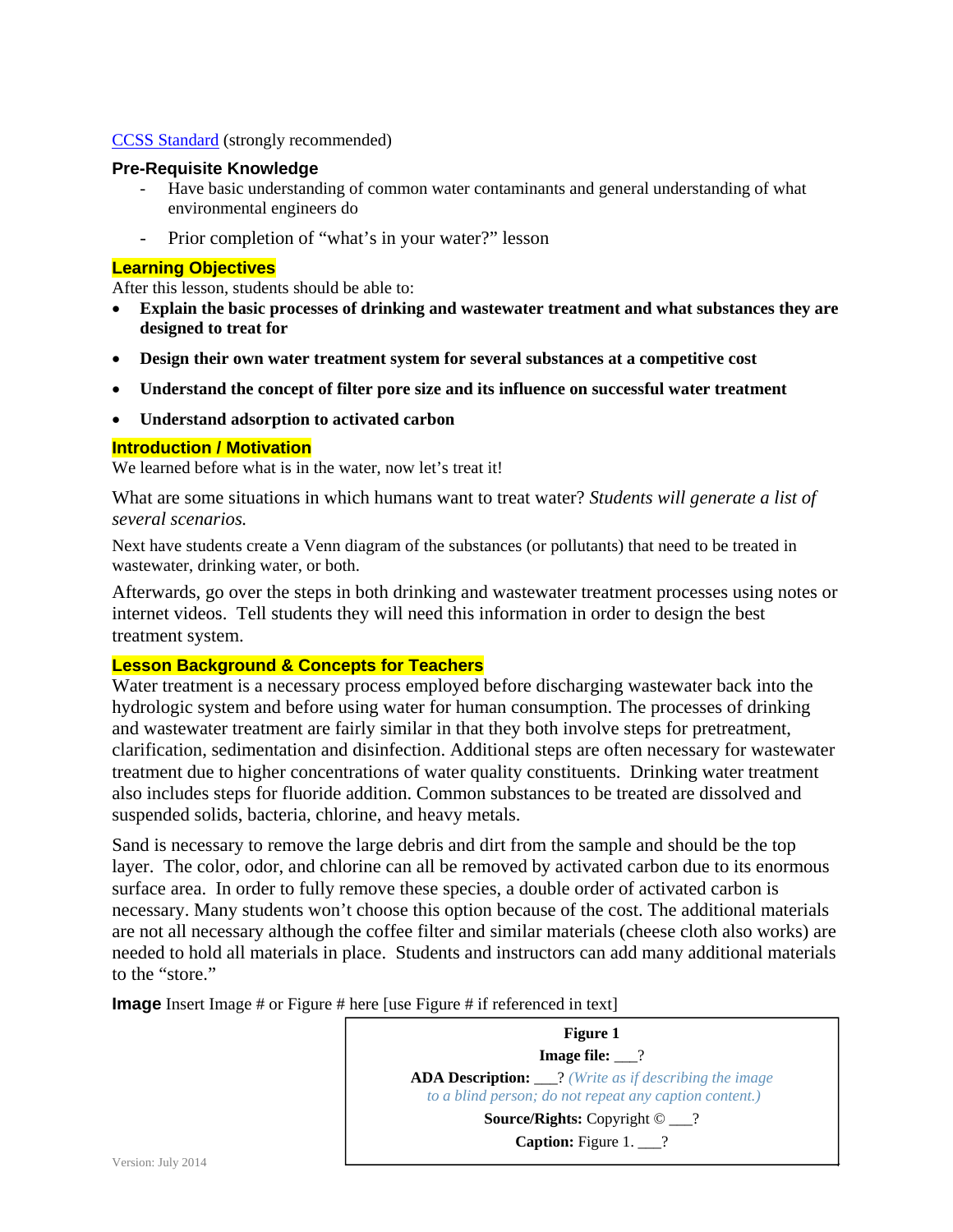# **Vocabulary / Definitions**

| <b>Word</b>   | <b>Definition</b>                                                 |
|---------------|-------------------------------------------------------------------|
| coagulation   | Process to destabilize colloidal suspensions                      |
| Clarification | Sedimentation of impurities and sludge                            |
| Disinfection  | Removal of micro-organisms with method s such as chlorine, ozone, |
|               | reverse osmosis, or ultraviolet radiation                         |
| Adsorption    | the adhesion of atoms, ions, or molecules from a gas, liquid, or  |
|               | dissolved solid to a surface.                                     |

## **Associated Activities**

What's in your water pond study

## **Lesson Closure**

After all groups have competed, the effluent water will be judged based on its quality and treatment time. The students can compare data to determine the winning team. Have the winning team describe their design to the class and discuss why it worked and where further improvement can be made.

Discuss different filtration media and the importance of pore size. Show the size of the water pollutants in the exercise compared to the pore size of different filter media. Have student identify which filtration media would be necessary to remove all the pollutants.

Finally, describe the method of action of activated carbon removal of pollutants.

## **Assessment**

## **Pre-Lesson Assessment**

*Descriptive Title:* \_\_\_?

Lead a brief class discussion to develop a list of all the situations in which water will need to be treated.

## **Post-Introduction Assessment**

*Descriptive Title:* \_\_\_?

Next have students create a Venn diagram of the substances (or pollutants) that need to be treated in wastewater, drinking water, or both.

#### **Lesson Summary Assessment**

*Descriptive Title:* \_\_\_?

Lead a discussion on how the original water filtration designs can be improved for better results.

**Homework**  *Descriptive Title:* \_\_\_?

## **Lesson Extension Activities**

Apply the engineering design process to runoff in a watershed.

Students can design Low-Impact Development systems in a paint tray filled with sand or soil.

The same "polluted" water can be poured at the top end of the tray and then collect the water that runs off the bottom of the tray.

The goal is to have the cleanest water that has the slowest travel time.

## **Additional Multimedia Support**